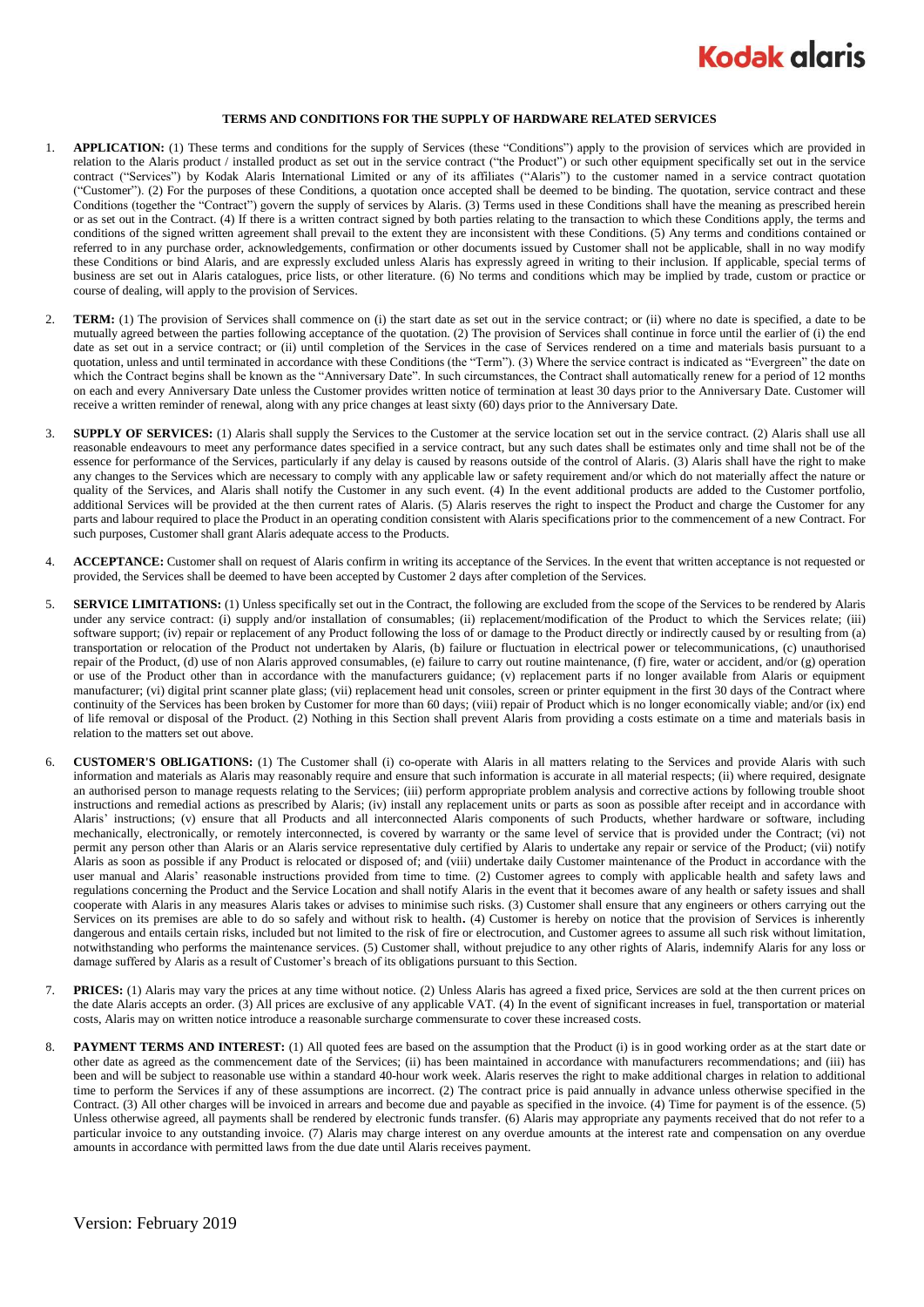## **Kodak alaris**

- 9. **WARRANTY:** (1) Alaris warrants that (i) the Services will be provided using reasonable care and skill; (ii) it has the right to provide the Services to the Customer; and (iii) from the date of acceptance of the Services, the Services shall materially correspond with their specification and be free from defects in material and workmanship for the duration of the Contract. (2) All warranties, conditions or other terms (whether express or implied by statute, common law, arising from conduct or a previous course of dealing, or trade custom or usage) as to quality, fitness for any particular purpose and/or merchantability, are, to the fullest extent permitted by law, excluded from the Contract. (3) On account of Services claimed to be defective, Customer shall not be entitled to (a) cancel (or withdraw from) the Contract, (b) claim a reduction of the agreed fees for the performance of the defective Services or make payment deductions, or (c) withhold payment of invoices. Subject to any exclusions of Alaris' liability for defects pursuant to the Contract, in case of any warranty claim by Customer due to the performance of defective Services, Alaris shall only be obliged to, at its discretion, repeat performance of the defective services or credit to Customer the full fee paid for the defective Services. In particular, any liability of Alaris for minor defects in the Services (i.e. defects not materially impairing the Customer from using (or benefiting from) the respective work products) shall be excluded. (4) Alaris' warranty shall not apply in relation to any defect arising from (i) the acts, omissions, negligence or defaults of the Customer or the Customer's employees, agents or end customers; (ii) failure to comply with operating instructions or other recommendations of Alaris as to the storage, handling and/or use of the Services; (iii) wilful damage; (iv) use not in accordance with the purpose for which they were designed; or (v) misuse or alteration or repair of the Services other than by persons authorised by Alaris. (5) The warranty is not transferable.
- 10. **LIMITATION OF LIABILITY**: (1) If not expressly provided for otherwise in these Conditions, in no event, whether in contract, tort (including in either case negligence), misrepresentation (other than fraudulent misrepresentation), breach of statutory duty or otherwise pursuant to the Contract, shall Alaris be liable for any loss of profits, anticipated savings, revenue, business, loss or corruption of data, loss of use, loss of goodwill, loss due to delay or any indirect or consequential loss or damage whatsoever or any claims from third parties for such damages. (2) Alaris' liability for breach of the warranty set out in Section 9 (1) above, is, at Alaris' option, limited to the repair, replacement or crediting of the full price paid for the Services that directly gave rise to the claim. (3) Subject to (1) and (2), Alaris' aggregate liability for all other claims, whether in contract, tort (including in either case negligence), misrepresentation (other than fraudulent misrepresentation), breach of statutory duty or otherwise pursuant to the Contract, shall be limited to the net price paid by the Customer for the specific Services giving rise to the claim in the twelve (12) months prior to the date on which the loss or damage occurred. (4) Nothing in the Contract shall be deemed to exclude or limit Alaris' liability in respect of: (i) Loss or damage caused by wilful intent or gross negligence of Alaris or Alaris' officers, employees, agents or contractors; (ii) Injuries to or death of any person, caused by Alaris or Alaris' officers, employees, agents or contractors; or (iii) any other liability which cannot be excluded by law.
- 11. **FIRMWARE:** In relation to any Alaris firmware supplied as part of the Product ("Firmware"), Alaris shall provide updates where possible to correct errors and bugs in the Firmware, in accordance with the response time set out in the Contract. For the purposes of these Conditions, the term "Firmware" does not include software, embedded or otherwise which is provided by a third party in third party hardware ("Third Party Software"). Support for Third Party Software is subject to the terms of a separate agreement between the Customer and the third party supplier. If updates, upgrades or supplements of the Firmware are provided, use is governed by these Conditions, subject to any amendments made by Alaris from time to time, unless otherwise notified in writing. For the avoidance of doubt, Alaris has no obligation under the Contract to provide support in relation to any ancillary, additional or supporting software which is subject to a separate agreement.
- 12. **INTELLECTUAL PROPERTY:** All intellectual property rights, meaning all inventions, registered designs, design rights, data base rights, copy rights, know-how, trademarks, trade secrets and all other intellectual property rights, and the applications for any of the same and any rights or forms of protection of a similar nature and having equivalent or similar effect to any of them which may subsist anywhere in the world, ("Intellectual Property Rights") in or arising out of or in connection with the Services shall be owned and retained by Alaris.
- 13. **INDEMNIFICATION:** (1) Customer shall (i) not cause or permit any third party to cause any damage or endanger the Intellectual Property Rights of Alaris; and (ii) without prejudice to any other rights of Alaris, indemnify Alaris for any loss suffered by Alaris by reason of any use by Customer, Customer's employees, agents or customers, of Intellectual Property Rights of Alaris other than in accordance with the Contract. (2) Customer shall without prejudice to any other rights of Alaris, indemnify Alaris for any loss suffered by Alaris, howsoever arising, by reason of Customer's breach of its obligations pursuant to Sectio[n 6](#page-0-0) above. (3) In the event of a claim, or notification of an intention to make a claim, which may reasonably be considered likely to give rise to a liability under this indemnity ("Claim"), Customer shall: (i) as soon as reasonably practicable, give written notice of the claim to Alaris specifying the nature of the Claim in reasonable detail; and (ii) not make any admission of liability, agreement or compromise in relation to the Claim. (4) Customer shall not, except with the prior written consent of Alaris, consent to entry of any judgment or enter into any settlement that does not include as an unconditional term the giving by the claimant or plaintiff to Alaris and its affiliates a release from all liability and blame with respect to the Claim.
- **SUSPENSION AND TERMINATION:** (1) If Alaris' performance of any of its obligations under the Contract is prevented or delayed by any act or omission by the Customer or failure by the Customer to perform any relevant obligation ("Customer Default"), Alaris shall without limiting its other rights or remedies have the right to (i) suspend performance of the Services until the Customer remedies the Customer Default; and (ii) to rely on the Customer Default to relieve it from the performance of any of its obligations to the extent the Customer Default prevents or delays Alaris' performance of any of its obligations. (2) Alaris shall not be liable for any costs or losses sustained or incurred by the Customer arising directly or indirectly from Alaris' failure or delay to perform any of its obligations as set out in the Contract; and the Customer shall reimburse Alaris on written demand for any costs or losses sustained or incurred by Alaris arising directly or indirectly from the Customer Default. (3) Where in Alaris' reasonable opinion, Product is no longer capable of economic repair or where parts are no longer available, such Product may be removed from the scope of the Contract on written notice to the Customer. In such case, the agreed service fees shall be reduced by the amount which was exclusively allocated to the provision of Services regarding the removed Product. (4) Without prejudice to its other rights, Alaris may terminate the Contract or in its sole discretion suspend performance of the Services immediately by written notice to the Customer in the event that (i) Customer fails to pay any sums due under and in accordance with the Contract; (ii) Customer breaches any terms of the Contract and fails to cure any such breach within 14 days of the date of written notice from Alaris; (iii) Customer is unable to pay its debts as they fall due, passes a resolution for winding up (other than for the purposes of a solvent amalgamation or reconstruction) or if a court of competent jurisdiction makes an order to that effect, enters into liquidation or otherwise ceases to carry on business or an analogous event occurs to Customer in any jurisdiction; (iv) an event pursuant to Section 19 (6) where such event has persisted for more than 14 days; or (v) pursuant to Sectio[n 17](#page-2-0) (2).
- 15. **CONFIDENTIAL INFORMATION:** (1) All non-public, confidential or proprietary information of Alaris, including but not limited to, specifications, samples, patterns, designs, plans, drawings, documents, data, business operations, pricing, discounts or rebates, disclosed by Alaris in connection with the Contract, whether disclosed orally or disclosed or accessed in written, electronic or other form or media, and whether or not marked, designated or otherwise identified as "confidential," shall be deemed to be confidential, to be used solely for the purpose of performing under the Contract and may not be disclosed or copied unless authorized in advance by Alaris in writing. (2) Upon Alaris' request, Customer shall promptly return all documents and other materials received from Alaris and delete any copies made thereof. (3) Alaris shall be entitled to apply for injunctive relief for any violation of this Section. (4) This Section does not apply to information that is: (i) in the public domain; (ii) known to Customer at the time of disclosure; (iii) rightfully obtained by Customer on a nonconfidential basis from a third party; or (iv) is required to be disclosed by any applicable law or by order of any Court of competent jurisdiction or any government body, agency or regulatory body, provided that the receiving party shall use all reasonable endeavours to give the disclosing party as much written